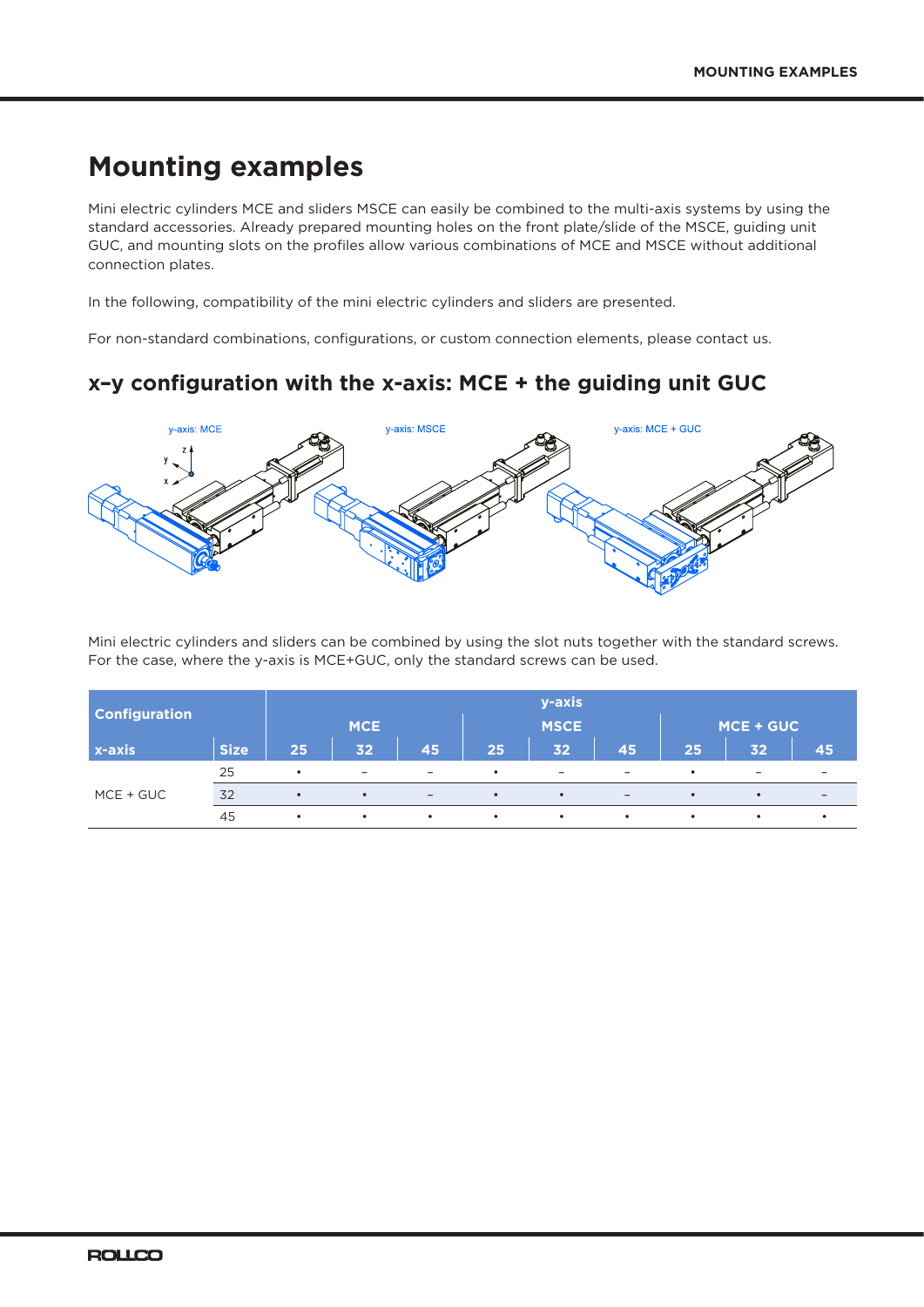### **x–z configuration with the x-axis: MCE + the guiding unit GUC**



Mini electric cylinders with GUC can be combined by using the standard screws.

| <b>Configuration</b> |             | z-axis<br>MCE + GUC |                          |    |  |  |  |  |
|----------------------|-------------|---------------------|--------------------------|----|--|--|--|--|
| $x-axis$             | <b>Size</b> | 25                  | 32                       | 45 |  |  |  |  |
| MCE + GUC            | 25          |                     | $\overline{\phantom{0}}$ |    |  |  |  |  |
|                      | 32          |                     |                          |    |  |  |  |  |
|                      | 45          |                     |                          |    |  |  |  |  |

## **x–y configuration with the x-axis: MSCE (y-axis is mounted to the front plate)**



Mini electric cylinders and sliders can be combined by using the slot nuts together with the standard screws.

| <b>Configuration</b> |             | y-axis    |                          |                          |             |                          |                          |  |  |
|----------------------|-------------|-----------|--------------------------|--------------------------|-------------|--------------------------|--------------------------|--|--|
|                      |             |           | <b>MCE</b>               |                          | <b>MSCE</b> |                          |                          |  |  |
| $x$ -axis            | <b>Size</b> | 25        | 32                       | 45                       | 25          | 32                       | 45                       |  |  |
| MSCE: front plate    | 25          |           | $\overline{\phantom{a}}$ | $\overline{\phantom{a}}$ |             | $\overline{\phantom{m}}$ | $\overline{\phantom{0}}$ |  |  |
|                      | 32          | $\bullet$ | $\bullet$                | $\overline{\phantom{0}}$ |             | ٠                        | $\overline{\phantom{0}}$ |  |  |
|                      | 45          |           | $\bullet$                |                          | $\bullet$   | ٠                        | ٠                        |  |  |